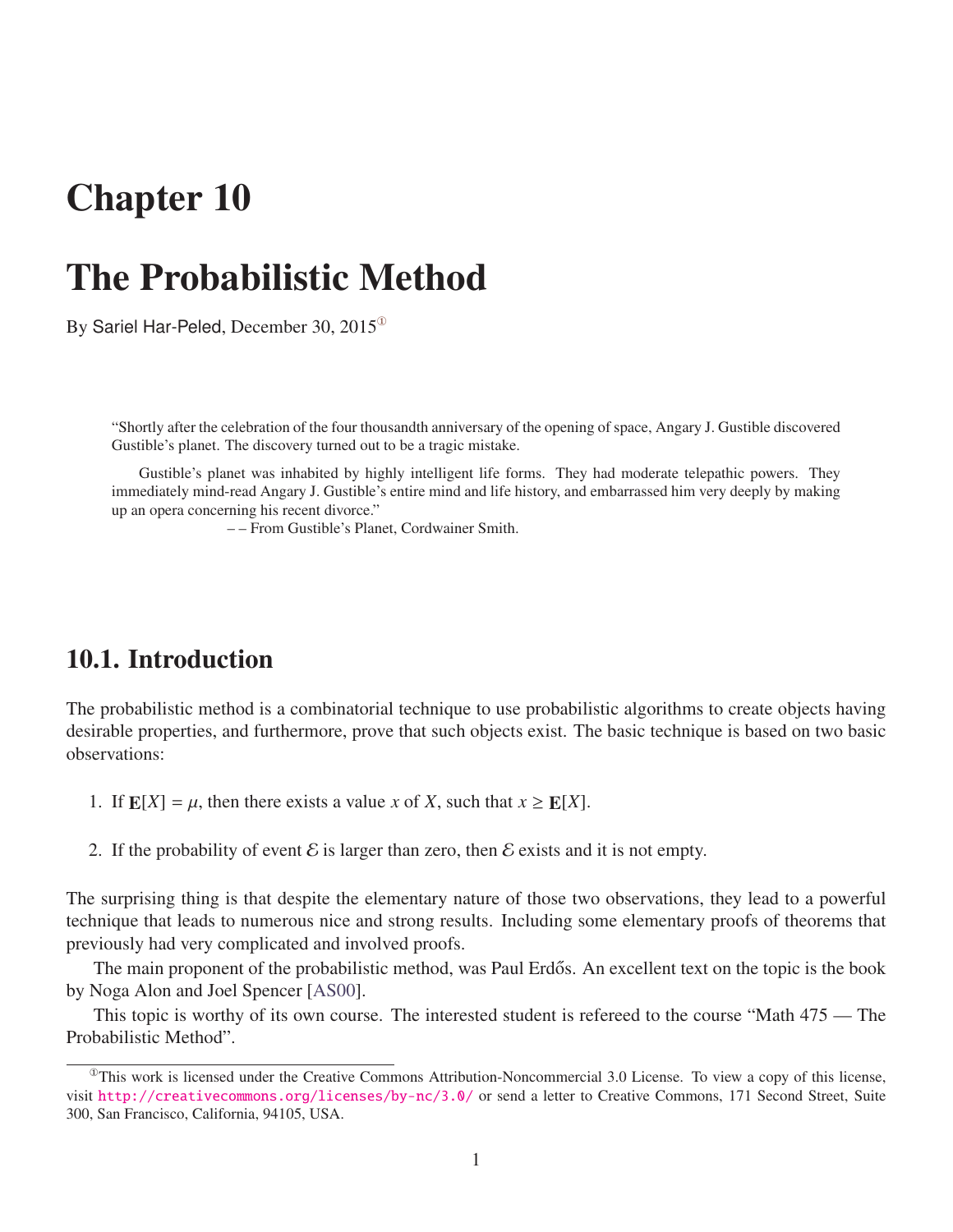#### 10.1.1. Examples

Theorem 10.1.1. *For any undirected graph G*(*V*, *<sup>E</sup>*) *with n vertices and m edges, there is a partition of the vertex set V into two sets A and B such that*

$$
\left| \{ uv \in E \mid u \in A \text{ and } v \in B \} \right| \ge \frac{m}{2}.
$$

*Proof:* Consider the following experiment: randomly assign each vertex to *A* or *B*, independently and equal probability.

For an edge  $e = uv$ , the probability that one endpoint is in *A*, and the other in *B* is 1/2, and let  $X_e$  be the indicator variable with value 1 if this happens. Clearly,

$$
\mathbf{E}\Big[\Big|\Big\{uv \in E \; \Big|\: (u,v) \in (A \times B) \cup (B \times A)\Big\}\Big|\Big] = \sum_{e \in E(G)} \mathbf{E}[X_e] = \sum_{e \in E(G)} \frac{1}{2} = \frac{m}{2}.
$$

Thus, there must be a partition of *V* that satisfies the theorem.

Definition 10.1.2. For a vector  $v = (v_1, \dots, v_n) \in \mathbb{R}^n$ ,  $||v||_{\infty} = \max_i |v_i|$ .

**Theorem 10.1.3.** Let M be an  $n \times n$  binary matrix (i.e., each entry is either 0 or 1), then there always exists a *vector*  $b \in \{-1, +1\}^n$  *such that*  $||Mb||_{\infty} \leq 4 \sqrt{n \log n}$ .

*Proof:* Let  $v = (v_1, \ldots, v_n)$  be a row of M. Chose a random  $b = (b_1, \ldots, b_n) \in \{-1, +1\}^n$ . Let  $i_1, \ldots, i_m$  be the indices such that  $v_i = 1$  and let indices such that  $v_i = 1$ , and let

$$
Y = \langle v, b \rangle = \sum_{i=1}^{n} v_i b_i = \sum_{j=1}^{m} v_{i_j} b_{i_j} = \sum_{j=1}^{m} b_{i_j}.
$$

As such *<sup>Y</sup>* is the sum of *<sup>m</sup>* independent random variables that accept values in {−1, <sup>+</sup>1}. Clearly,

$$
\mathbf{E}[Y] = \mathbf{E}[\langle v, b \rangle] = \mathbf{E}\bigg[\sum_i v_i b_i\bigg] = \sum_i \mathbf{E}[v_i b_i] = \sum_i v_i \mathbf{E}[b_i] = 0.
$$

By Chernoff inequality [\(Theorem 10.3.1\)](#page-4-1) and the symmetry of *Y*, we have that, for  $\Delta = 4$ √ *n* ln *n*, it holds

$$
\Pr[|Y| \ge \Delta] = 2 \Pr[v \cdot b \ge \Delta] = 2 \Pr\left[\sum_{j=1}^{m} b_{i_j} \ge \Delta\right] \le 2 \exp\left(-\frac{\Delta^2}{2m}\right) = 2 \exp\left(-8\frac{n \ln n}{m}\right) \le \frac{2}{n^8}.
$$

Thus, the probability that any entry in M*b* exceeds 4  $\sqrt$  $\frac{n \ln n}{n}$  is smaller than  $2/n^7$ . Thus, with probability at least Thus, the probability that any entry in Mb exceeds 4  $\sqrt{n}$  in *n* is sn<br>1 – 2/*n*<sup>7</sup>, all the entries of Mb have value smaller than 4  $\sqrt{n}$  ln *n*.<br>In particular, there exists a yector  $h \in \{-1, +1\}^n$  such that  $\| \mathbf{h$  $\sqrt{n \ln n}$ .

In particular, there exists a vector  $b \in \{-1, +1\}^n$  such that  $||Mb||_{\infty} \le 4$ 

### 10.2. Maximum Satisfiability

<span id="page-1-0"></span>In the MAX-SAT problem, we are given a binary formula *F* in *[CNF]* (Conjunctive normal form), and we would like to find an assignment that satisfies as many clauses as possible of *F*, for example  $F = (x \lor y) \land (\bar{x} \lor z)$ . Of course, an assignment satisfying all the clauses of the formula, and thus *F* itself, would be even better – but this problem is of course NPC. As such, we are looking for how well can be we do when we relax the problem to maximizing the number of clauses to be satisfied..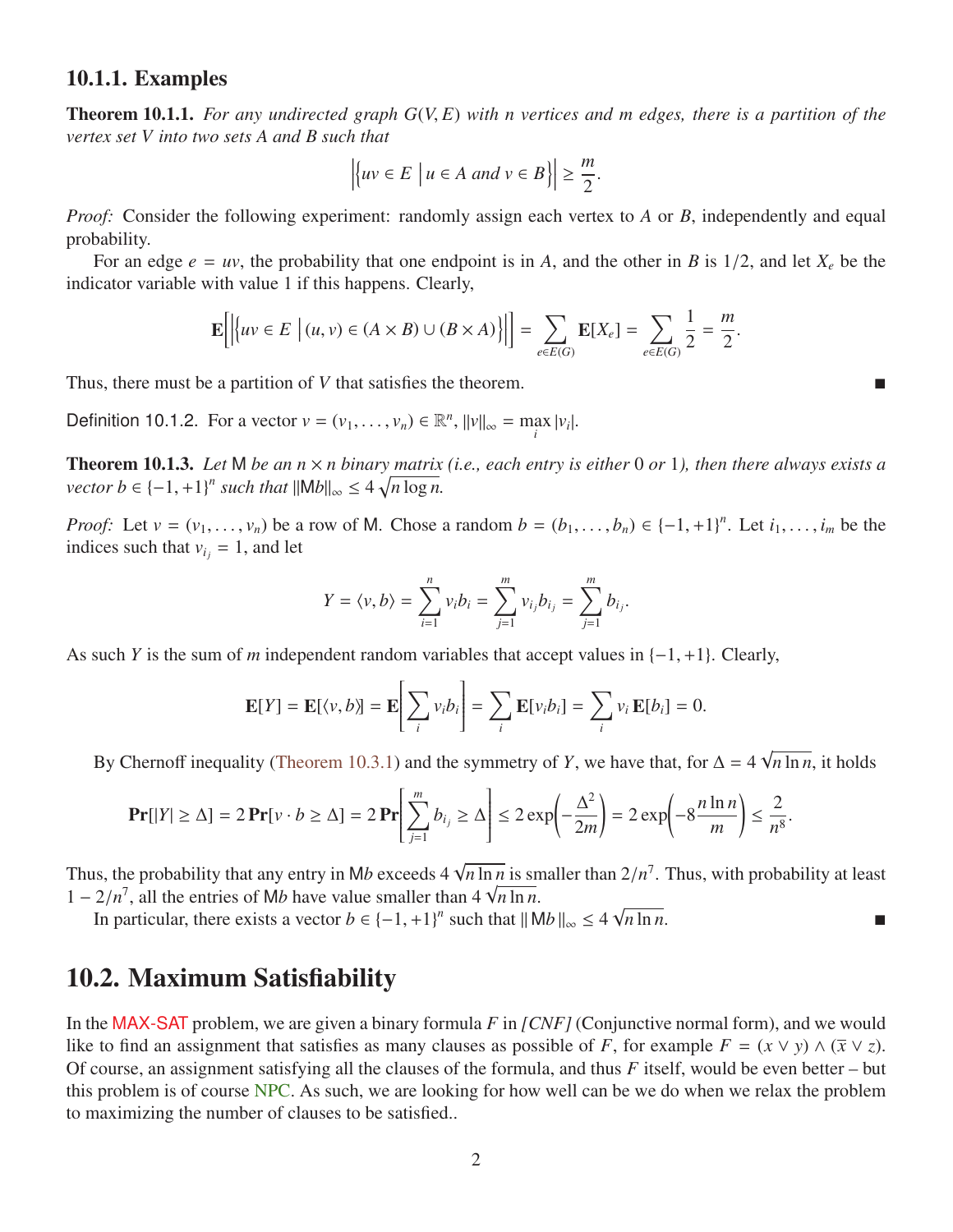Theorem 10.2.1. *For any set of m clauses, there is a truth assignment of variables that satisfies at least m*/<sup>2</sup> *clauses.*

*Proof*: Assign every variable a random value. Clearly, a clause with *k* variables, has probability  $1 - 2^{-k}$  to be satisfied. Using linearity of expectation, and the fact that every clause has at least one variable, it follows, that  $E[X] = m/2$ , where *X* is the random variable counting the number of clauses being satisfied. In particular, there exists an assignment for which  $X \ge m/2$ .

For an instant *I*, let  $m_{opt}(I)$ , denote the maximum number of clauses that can be satisfied by the "best" assignment. For an algorithm Alg, let  $m_{\text{Alg}}(I)$  denote the number of clauses satisfied computed by the algorithm Alg. The *approximation factor* of Alg, is  $m_{\text{Alg}}(I)/m_{\text{opt}}(I)$ . Clearly, the algorithm of [Theorem 10.2.1](#page-1-0) provides us with 1/2-approximation algorithm.

For every clause,  $C_j$  in the given instance, let  $z_j \in \{0, 1\}$  be a variable indicating whether  $C_j$  is satisfied or<br>Similarly let  $x_i = 1$  if the *i*th variable is being assigned the value TRUE Let  $C^+$  be indices of t not. Similarly, let  $x_i = 1$  if the *i*th variable is being assigned the value TRUE. Let  $C_j^+$  be indices of the variables that appear in  $C_j$  in the positive, and  $C_j^$ *j* the indices of the variables that appear in the negative. Clearly, to solve MAX-SAT, we need to solve:



We relax this into the following linear program:

maximize 
$$
\sum_{j=1}^{m} z_j
$$
  
\nsubject to 
$$
0 \le y_i, z_j \le 1 \text{ for all } i, j
$$

$$
\sum_{i \in C_j^+} y_i + \sum_{i \in C_j^-} (1 - y_i) \ge z_j \text{ for all } j.
$$

Which can be solved in polynomial time. Let  $\hat{t}$  denote the values assigned to the variable *t* by the linearprogramming solution. Clearly,  $\sum_{j=1}^{m} \widehat{z_j}$  is an upper bound on the number of clauses of *I* that can be satisfied.

We set the variable  $y_i$  to 1 with probability  $\hat{y_i}$ . This is *randomized rounding*.

<span id="page-2-0"></span>Lemma 10.2.2. *Let C<sup>j</sup> be a clause with k literals. The probability that it is satisfied by randomized rounding is at least*  $\beta_k \widehat{z}_j \geq (1 - 1/e)\widehat{z}_j$ , where

$$
\beta_k = 1 - \left(1 - \frac{1}{k}\right)^k.
$$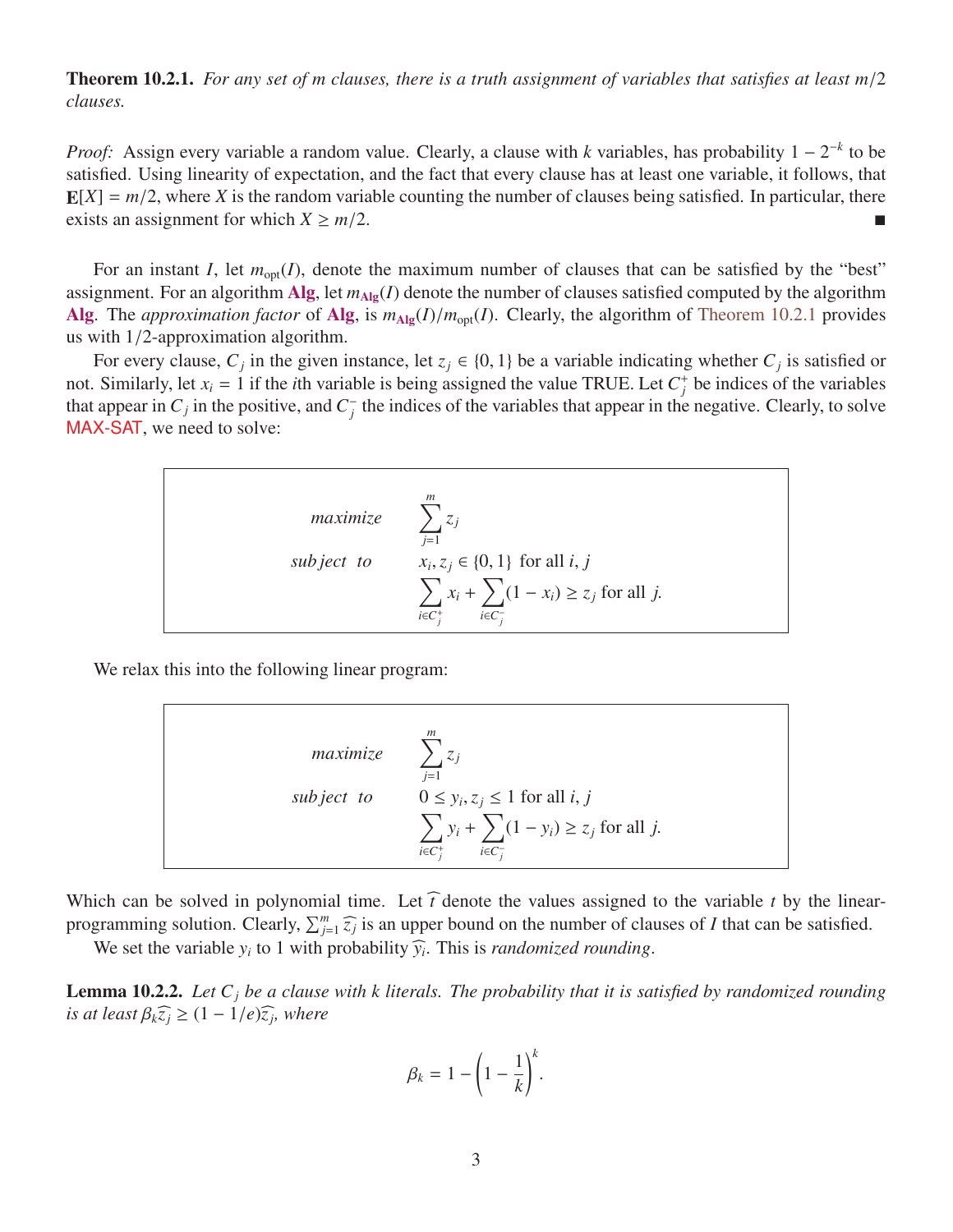*Proof:* Assume  $C_j = y_1 \vee y_2 \ldots \vee y_k$ . By the LP, we have  $\widehat{y_1} + \cdots + \widehat{y_k} \geq \widehat{z_j}$ . Furthermore, the probability that  $C_j$  is not satisfied is  $\prod^k (1 - \widehat{y_j})$ . Note that  $1 - \prod^k (1 - \widehat{y_j})$  is minimized when all that  $C_j$  is not satisfied is  $\prod_{i=1}^k (1 - \widehat{y}_i)$ . Note that  $1 - \prod_{i=1}^k (1 - \widehat{y}_i)$  is minimized when all the  $\widehat{y}_i$ 's are equal (by symmetry). Namely, when  $\widehat{y}_i = \widehat{z}/k$ . Consider the function  $f(x) = 1$ ,  $(1 - x$ symmetry). Namely, when  $\hat{y}_i = \hat{z}_j/k$ . Consider the function  $f(x) = 1 - (1 - x/k)^k$ . This is a concave function, which is larger than  $g(x) = B(x)$  for all  $0 \le x \le 1$  as can be easily verified, by checking the inequality at  $x =$ which is larger than  $g(x) = \beta_k x$  for all  $0 \le x \le 1$ , as can be easily verified, by checking the inequality at  $x = 0$ and  $x = 1$ .

Thus,

$$
\mathbf{Pr}\Big[C_j \text{ is satisfied}\Big] = 1 - \prod_{i=1}^k (1 - \widehat{y_i}) \ge f\big(\widehat{z_j}\big) \ge \beta_k \widehat{z_j}
$$

The second part of the inequality, follows from the fact that  $\beta_k \geq 1 - 1/e$ , for all  $k \geq 0$ . Indeed, for  $k = 1, 2$ the claim trivially holds. Furthermore,

$$
1 - \left(1 - \frac{1}{k}\right)^k \ge 1 - \frac{1}{e} \quad \Leftrightarrow \quad \left(1 - \frac{1}{k}\right)^k \le \frac{1}{e},
$$

but this holds since  $1 - x \le e^{-x}$  implies that  $1 - \frac{1}{k}$  $\frac{1}{k} \leq e^{-1/k}$ , and as such  $\left(1 - \frac{1}{k}\right)$  $\left(\frac{1}{k}\right)^k$  ≤  $e^{-k/k} = 1/e$ . ■

Theorem 10.2.3. *Given an instance I of* MAX-SAT*, the expected number of clauses satisfied by linear programming and randomized rounding is at least* (1−1/*e*) <sup>≈</sup> <sup>0</sup>.632*m*opt(*I*)*, where m*opt(*I*) *is the maximum number of clauses that can be satisfied on that instance.*

Theorem 10.2.4. *Given an instance I of* MAX-SAT*, let n*<sup>1</sup> *be the expected number of clauses satisfied by randomized assignment, and let n*<sup>2</sup> *be the expected number of clauses satisfied by linear programming followed by randomized rounding. Then,*  $max(n_1, n_2) \geq (3/4) \sum_j \widehat{z_j} \geq (3/4) m_{opt}(I)$ *.* 

*Proof:* It is enough to show that  $(n_1 + n_2)/2 \geq \frac{3}{4}$ <br>We know that  $\frac{3}{4} \sum_j \widehat{z}_j$ . Let  $S_k$  denote the set of clauses that contain *k* literals. We know that

$$
n_1 = \sum_{k} \sum_{C_j \in S_k} (1 - 2^{-k}) \ge \sum_{k} \sum_{C_j \in S_k} (1 - 2^{-k}) \widehat{z_j}.
$$

By [Lemma 10.2.2](#page-2-0) we have  $n_2 \ge \sum_k \sum_{C_j \in S_k} \beta_k \widehat{z}_j$ . Thus,

$$
\frac{n_1+n_2}{2} \ge \sum_k \sum_{C_j \in S_k} \frac{1-2^{-k}+\beta_k}{2} \widehat{z_j}.
$$

One can verify that  $(1 - 2^{-k}) + \beta_k \ge 3/2$ , for all *k*. <sup>29</sup> Thus, we have

$$
\frac{n_1 + n_2}{2} \ge \frac{3}{4} \sum_{k} \sum_{C_j \in S_k} \widehat{z_j} = \frac{3}{4} \sum_{j} \widehat{z_j}.
$$

<span id="page-3-0"></span><sup>&</sup>lt;sup>*©*</sup>Indeed, by the proof of [Lemma 10.2.2,](#page-2-0) we have that  $\beta_k \ge 1 - 1/e$ . Thus,  $\left(1 - 2^{-k}\right) + \beta_k \ge 2 - 1/e - 2^{-k} \ge 3/2$  for  $k \ge 3$ . Thus, only need to check the inequality for  $k - 1$  and  $k - 2$ , which can be done directly we only need to check the inequality for  $k = 1$  and  $k = 2$ , which can be done directly.